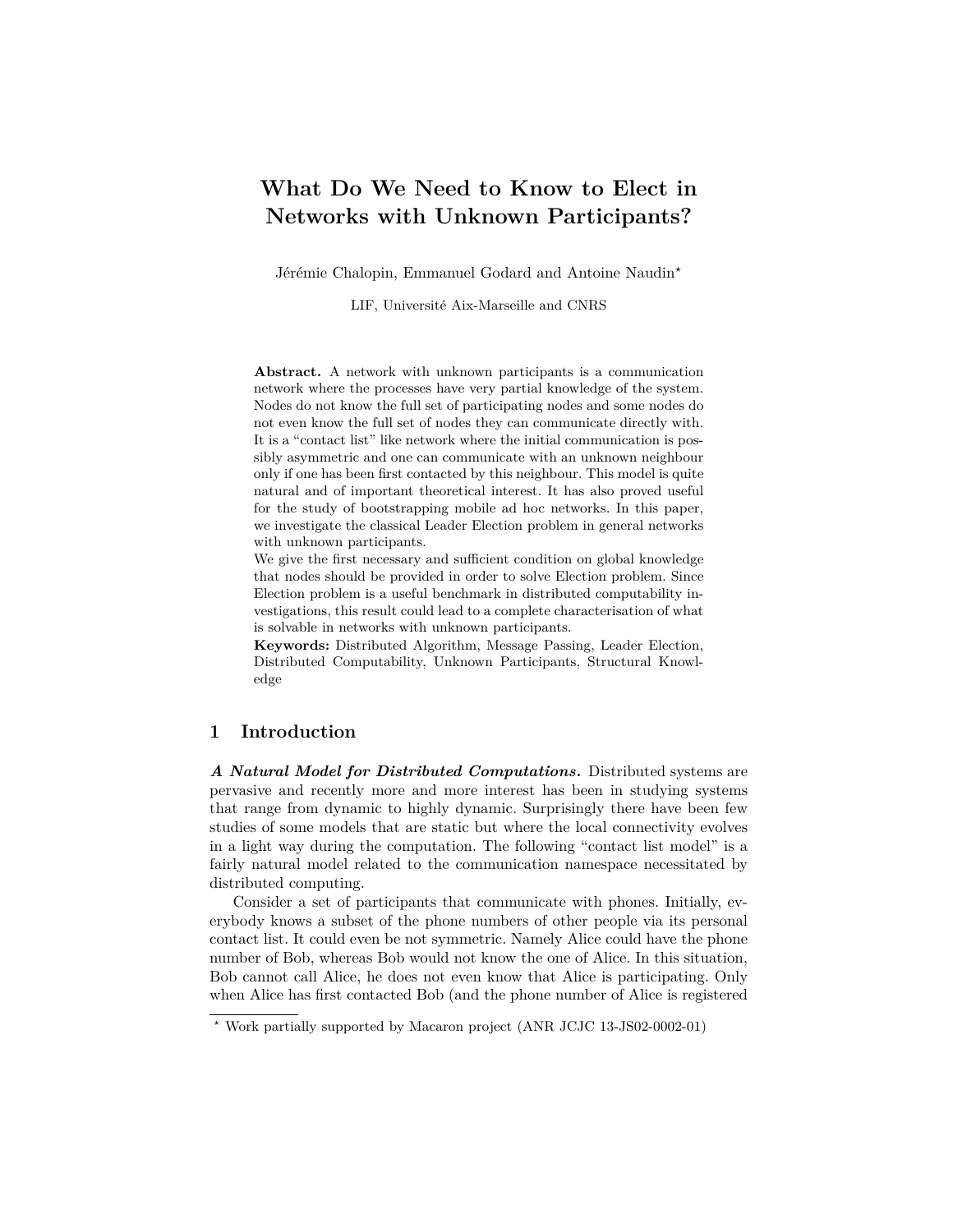by the phone of Bob), then Bob can possibly call Alice. In this setting, the contact list (that is the set of neighbours) of Bob increases during the computation. This is a fairly natural model that exhibit general and interesting properties : connectivity is directed, adjacency is initially limited but increases over time, this increase is not automatic and depends of the communications that take place, everybody calling at its own pace. That is the system is asynchronous.

This model is natural and realistic, it is a slight variation of the model introduced in [CSS04] to investigate the self-organized bootstrapping of mobile ad hoc networks (MANETs). Conjointly with the fact that this model has not been very much studied, such systems exhibit new interesting properties related to the theory of distributed computability. We describe them more precisely later.

*The Formal Model.* The underlying communication graph is an arbitrary undirected graph denoted by *G*. Nodes are endowed with *identities*, they communicate by *messages*. Their neighbours are addressed with *port numbers* but this port numbering is not explicitly available to the nodes. Initially, a node can send messages only to a (*possibly strict*) *subset* of its actual neighbours in *G*: its *contact list* of neighbours, this defines the initial *directed* graph  $G^0$ . This contact list of neighbours will be extended whenever a message is received from an "unknown" in-neighbour. Therefore, at the end of the computation, the possible communication graph corresponds to *G*, as *G* is the undirected version of the initial digraph *G*<sup>0</sup> . Note that the network is reliable but asynchronous: messages are always delivered but they can have unpredictable delays. In particular, a neighbour in *G* can be unpredictably long to appear in the contact list.

*Solving the Leader Election Problem.* We aim at a general distributed computability study of this model. We therefore introduce partial global knowledge in order to overcome the single sink condition of [CSS04] and we look for necessary and sufficient knowledge to solve a given problem. The leader election problem is a fundamental problem in distributed programming. It has also proved to be a good benchmark for distributed computability characterisation [YK89,YK96b,BCG<sup>+</sup>96,BV99,GM02,CGM08].

*Our Results.* In this paper, we give a simple characterisation of the partial knowledge that enables to solve Election problem in networks with unknown participants. From our results, it appears that in the unknown participants model, the partial knowledge that a node can have initially about the structure of the underlying network has a dramatic impact.

As a consequence, we prove that knowing the size of the network enables to solve Election problem on every network whereas knowing only an upper bound on the size is not enough. We also prove that knowing the number of sink components in the initial graph is also a sufficient condition to solve it.

*Related Work.* The network with unknown participants model presented here is a slight variation of a model that has been formally introduced and studied in [CSS04]. In [CSS04], processes are endowed with a participant detector returning a set of initial out-neighbours. Initial values from such a participant detector determines the initial communication network *G*<sup>0</sup> . Moreover, the communication networks end up being a complete graph by allowing direct communication as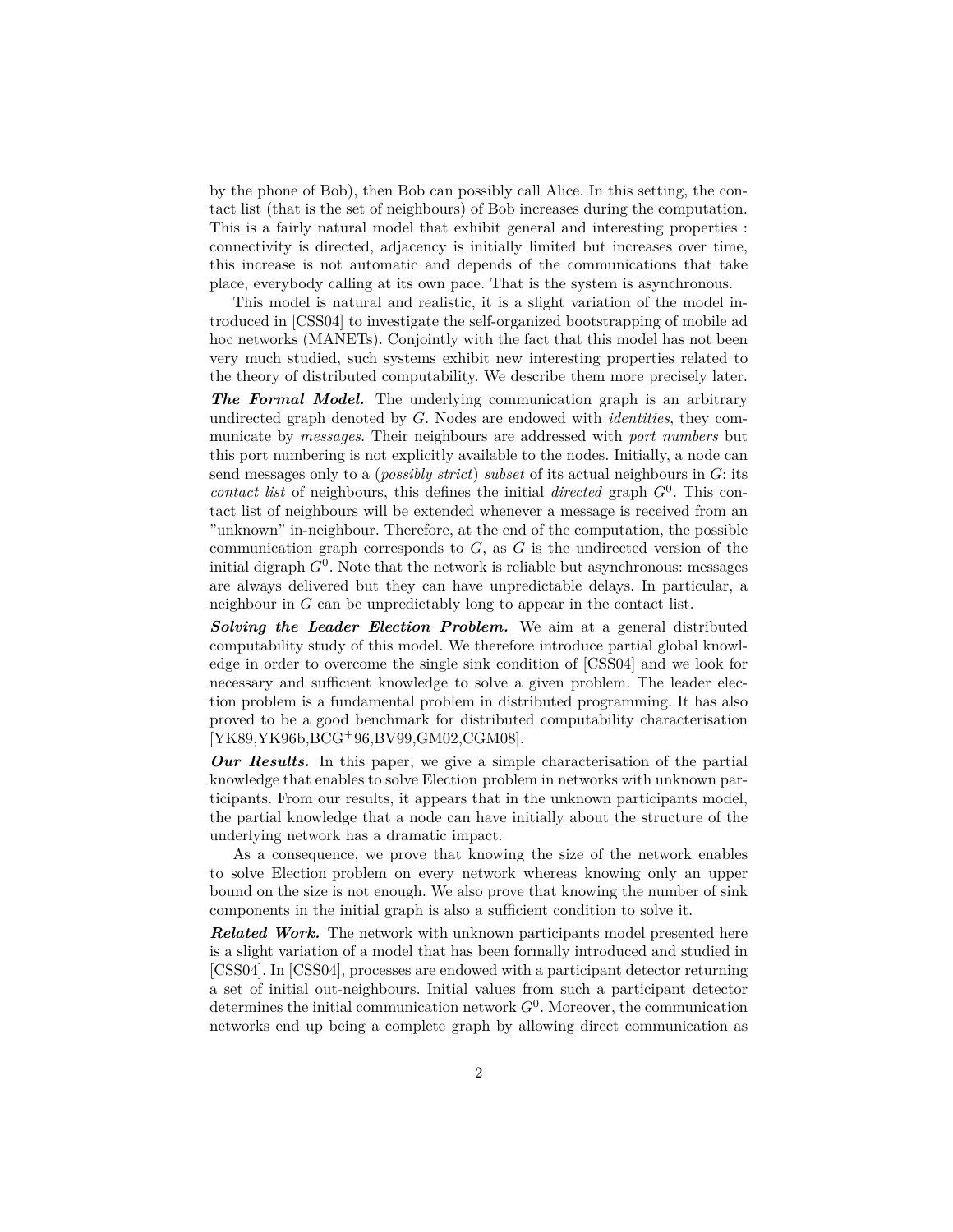soon as the network name of a node is learnt from a received message. In the model of this paper, the communication graph *G* becomes at most the undirected version of the initial graph  $G^0$ , but, computability is equivalent. Indeed, it is always possible to add a "routing layer" to build an end-to-end communication overlay in order to address a process which is not a neighbour. The meaning of "*knowledge*" is also different. In [CSS04], it is meant to correspond to the initial contact lists, that is  $G^0$  with our notations. In this paper "knowledge" denotes the partial information that a node can have about the global structure.

In [CSS04], Cavin, Sasson and Schiper have investigated the Consensus Problem and showed a necessary and sufficient condition for computability of Consensus. They do not assume any partial knowledge about the initial graph and they show that the existence of at most one sink in the strongly connected components of the initial graph is both necessary and sufficient in order to solve Consensus. From a computability point of view, in this model, to the best of our knowledge, only the solvability of the Consensus Problem has been considered so far [CSS04]. Fault-tolerant versions of the Consensus problem were considered : in [GT07], the precise link in the unknown participant model between synchrony and fault-tolerance is given; in [ABFG08], byzantine faults are investigated; in [GSAS12], an eventually strong failure detector is presented.

So only [CSS04] seems to consider reliable networks with unknown participants. But going further in history, such studies for reliable communication networks, but with a partial knowledge, were actually introduced by Angluin [Ang80] in her seminal work for *anonymous networks*. The precise impact of some specific knowledge on distributed computability in anonymous networks has been thoroughly investigated by Yamashita and Kameda [YK96b,YK96a]. Boldi and Vigna have presented general computability results in [BV99].

We show here that, for Election problem, even without failure and with identities, there are still impossibility results. Our principal lemma used in proof for impossibility is a "Angluin's like" lemma called *Isolation Lemma*. It is extended to get a complete characterisation of which partial knowledge are sufficient and necessary to solve Election problem. It seems very likely that it is possible to leverage this lemma to get full computability results.

The problem of describing which arbitrary knowledge enables to solve the Election Problem was introduced in [GM02], where it is solved for a specific model. It has been solved for the standard message passing model in [CGM12]. These papers use quasi-simulation techniques introduced in [MMW97] but contrary to the model investigated in [YK96b,BV99,CGM12], it should be noted that unknown participants networks are communication networks where the difficulty arises from asynchrony and not from synchronous executions. It is therefore a qualitatively different model where computability mostly relates to termination detection and not to symmetry breaking.

The paper is organized as follows. First we present standard graph notation that we will use to describe formally the unknown participant model. We first present an algorithm that enables every node to compute the set of vertices one can reach from this node in the initial digraph. We then present the general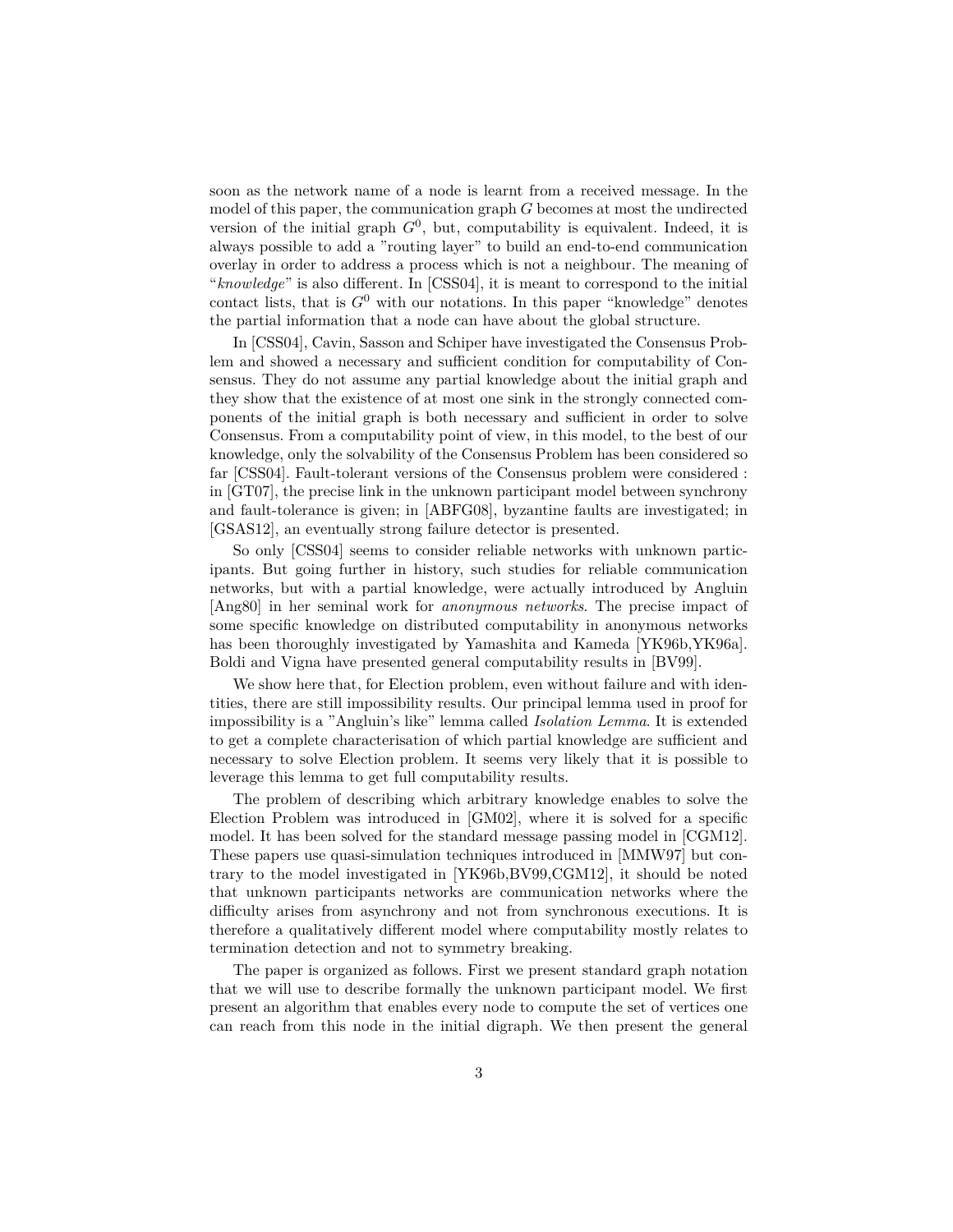Isolation Lemma and derive our necessary condition on knowledge. Building on our first algorithm, we give an Election algorithm that proves that the necessary condition is actually sufficient. We conclude with some applications of our main theorem.

## **2 Graphs Properties and Reachable Vertices**

Definitions are standard [RM00]. Let *G* be a directed graph (resp. undirected), where  $V(G)$  is its set of vertices, and  $E(G)$  is its set of arcs denoted  $(u, v)$ (resp. edges denoted  $\{u, v\}$ ). A directed graph is called a digraph. We identify undirected graphs with symmetric digraphs and use graph and digraph interchangeably. Let  $deg(v)$ , the degree of the vertex *v*. We denote by  $pred(v)$  ${u(u, v) \in E(G)}$  (resp. *next*(*v*) =  ${w(v, w) \in E(G)}$  the set of predecessors (resp. successors) of *v*. A directed *path c* (resp. an undirected path  $\bar{c}$ ) linking *u* and *v* is a sequence of disjoint vertices  $\{s_1, \ldots s_k\} \subseteq V(G)$  where for all  $i < k$ ,  $(s_i, s_{i+1}) \in E(G)$  (resp.  $(s_i, s_{i+1}) \in E(G)$  or  $(s_{i+1}, s_i) \in E(G)$ ),  $s_1 = u$  and  $s_k = v$ . The *length of a path c*, denoted by |*c*|, is equal to the numbers of arcs composing it and the directed *distance d* (resp. undirected distance  $\overline{d}$ ) between vertices is the length of the smallest directed (resp. undirected) path in *G* between *u* and *v*. A *strongly connected* (resp. connected) digraph is a digraph where the directed (resp. undirected) distance between any two vertices is always defined. We will consider only connected digraphs. Any digraph can be decomposed in strongly connected subgraphs (called components). A component that has no successor is called a *sink*. A vertex *v* is *reachable* from *u* in *G* if there is a directed path from *u* to *v*. We denote by  $Reach_G(v)$ , the *set of vertices reachable from <i>v* in *G*.

**Remark 2.1.** *The following propositions are equivalent:*

- *(i) G is strongly connected.*
- $(iii)$  ∀*v*, *v*' ∈ *V*,  $Reach_G(v) =Reach_G(v')$
- $(iii)$   $\forall v, v' \in V, v' \in Reach_G(v)$
- *(iv)* ∀*v* ∈ *V*,  $Reach_G(v) = V$

A graph *H* is a *subgraph* of a graph *G* if  $V(H) \subseteq V(G)$  and  $E(H) \subseteq E(G)$ . A *labelled graph*  $\mathbf{G} = (G, \lambda)$  is a graph *G* endowed with a labelling  $\lambda : V \to \Lambda$ on its vertices or edges where *Λ*, is the set of labels. Note that if  $\mathbf{H} = (H, \lambda_H)$ is a subgraph of  $\mathbf{G} = (G, \lambda_G)$ , then each node  $v \in V(H)$  has the same label in **H** and in **G**.

A *homomorphism*  $\varphi$  from *H* to *G* is a function  $\varphi: V(H) \to V(G)$  such that for every  $(u, v) \in E(H)$ , there is  $(\varphi(u), \varphi(v)) \in E(G)$ . An *isomorphism*  $\varphi$  is a bijective homomorphism such that  $\varphi^{-1}$  is a homomorphism. A homomorphism (resp. isomorphism)  $\varphi$  from  $\mathbf{G} = (G, \lambda_G)$  to  $\mathbf{H} = (H, \lambda_H)$  is a homomorphism (resp. isomorphism) from *G* to *H* such that for each  $v \in V(G)$ , *v* and  $\varphi(v)$  have the same label, i.e.,  $\lambda_G(v) = \lambda_H(\varphi(v))$ .

**Definition 2.2.** *A subgraph* **H** *of* **G** *is a subgraph* closed by successors *of* **G***, denoted by*  $\mathbf{H} \subseteq \downarrow \mathbf{G}$ *, if for every*  $(u, v) \in E(G)$ *, if*  $u \in V(H)$  *then*  $v \in V(H)$  $and (u, v) \in E(H)$ .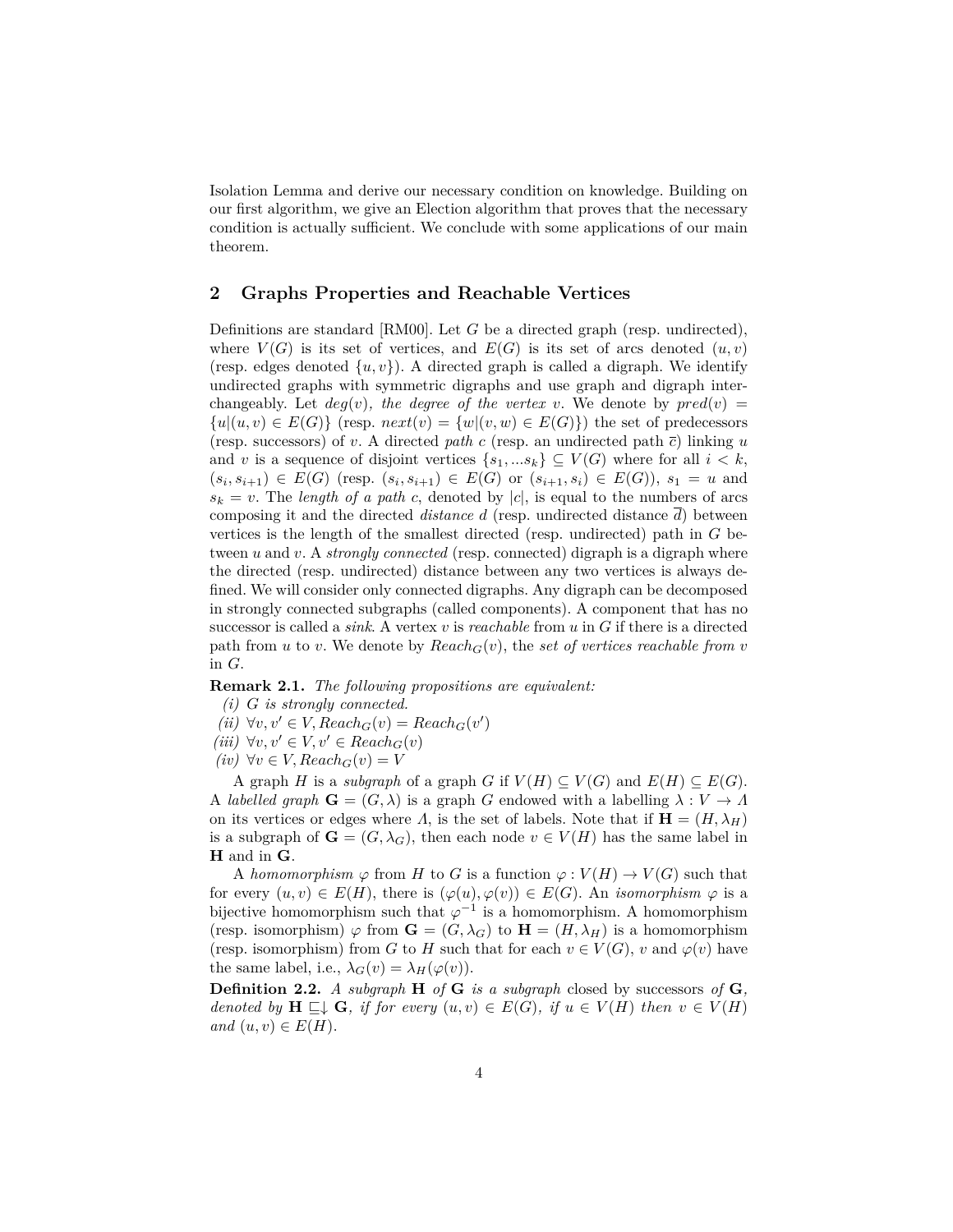



(a) *v* sends a message. *w* receives it. After the reception, *w* can talk to *v*

(b) *u* sends a message. *v* receives it. After the reception, *v* can talk to both *u* and its initial neighbour *w*

Fig. 1: Different executions for the same initial graph.

This relation  $\sqsubseteq \downarrow$  is extended for two arbitrary graphs **H**<sup> $\prime$ </sup> and **G** where **H**<sup> $\prime$ </sup> is isomorphic to a graph **H** and **H**  $\subseteq$   $\downarrow$  **G**. Note that if **H**  $\subseteq$   $\downarrow$  **G** then for every  $v \in V(H)$ ,  $Reach_H(v) =Reach_G(v)$ .

## **3 Model**

*The message passing model.* A network is defined by a (possibly symmetric) digraph *G*, where  $V(G)$  is the set of processes, and  $E(G)$  is the set of communication channels. Processes communicate by sending and receiving messages via some ports. The communication channels linking ports between processes are asynchronous but reliable and *F IF O*.

*Processes identities.* Each process *v* is endowed with a unique label,  $id_G(v)$ , the identity of the process. We denote it by  $id_v$  if the context permits it. As there are several such labellings for a same graph (permutation, renaming), we consider all of them using an injective function  $id_G: V \to \mathbb{N}$  giving a unique identity to every process. We denote by  $(G, id_G)$  such a graph and let  $\mathcal{G}_{id}$  be the set of all connected graphs and their assignations of possible identities. For every family of graphs F, we denote the family  $\mathcal{F}_{id} = \{(G, id_G) | G \in \mathcal{F} \wedge (G, id_G) \in \mathcal{G}_{id}\}.$ 

*Port labelling.* Each process *v* can address its different neighbours using a bijective port numbering function  $\delta_v : V \to \mathbb{N}$  giving a unique number to every port of *v*. When *v* receives a message from a neighbour *w*, it receives the message via the port  $\delta_v(w)$ . Since a process does not initially know all its neighbours, processes have access to a local variable denoted by CONTACTS containing the port numbers corresponding to their known neighbours. We explain its usage later. In order to ease notation, we consider a port labelling such that for all neighbours  $u, v$  in  $G$ , the port  $\delta_u(v)$  corresponding to the channel linking  $u$  to *v* is denoted by  $id_G(v)$ , the identity of *v*. Therefore, CONTACTS contains the identities of known neighbours.

*Graph labelling.* The state of each process is represented by a label  $\lambda(v)$  associated to the corresponding vertex  $v \in V(G)$ . Note that  $\lambda(v)$  initially contains the identity of  $v$  and its known neighbours list contacts, cited above. Let  $\mathbf{G} = (G, \lambda)$ , such a labelled graph. For all arcs  $(u, v) \in E(G)$ , let  $B(u, v)$  be the queue containing the messages in transit from  $u$  to  $v$ . Initially,  $B(u, v)$  is empty for all arcs  $(u, v)$ .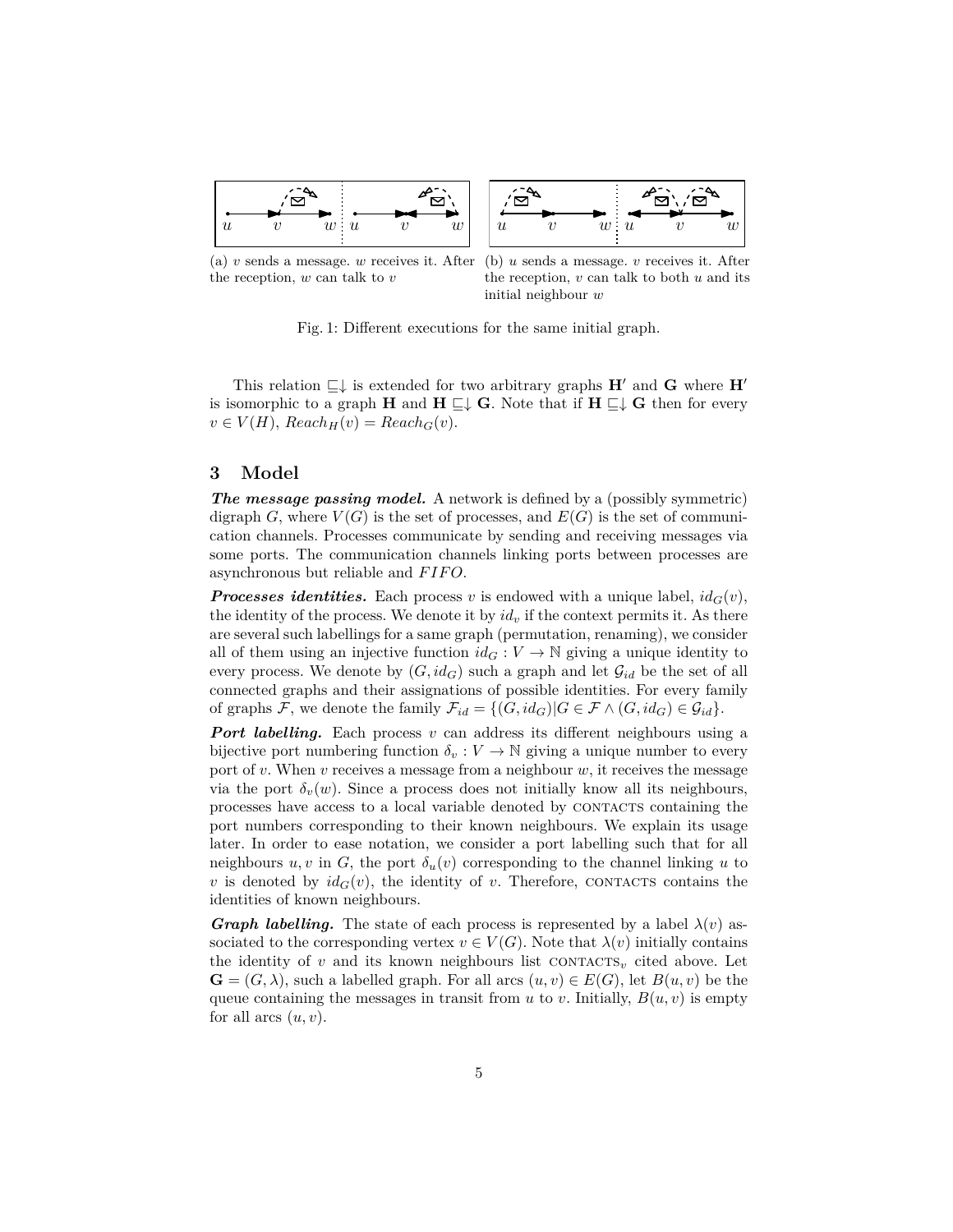**Distributed algorithm.** We use the definition given by Tel in [Tel00] for distributed algorithms and executions. A distributed algorithm is a set of state transition rules. Such transition rules are function of the current local state of the system. In our setting, three kinds of transitions are possible for a process *v*: it can modify its state, it can receive a message from a neighbour or it can send a message to all its known neighbours. See Figure 1.

Let  $(\lambda_v, in, m) \vdash (\lambda_v', send, m'),$  denote a recursive relation on state transition of a process *v* (the current state is function of the previous), with  $\lambda_v$ , the state of *v* before transition and  $\lambda'_v$ , its state after, *m* and *m'* are messages, *in* is the incoming port number (or  $\perp$ ) and *send* is either  $\perp$  or *all*. When *v* modify its state,  $in = send = \perp$  and  $m = m' = \perp$ ; the state of *v* becomes  $\lambda'_v$  after this transition. When *v* receives a message *m* sent by *u*, *in* = *id<sub>u</sub>*, *send* =  $\perp$ , *m*  $\neq$   $\perp$ and  $m' = \perp$ ; the message *m* is in  $B(u, v)$  and *v* receives *m* via the port  $id_u$ . If  $id_u$  is not known, *v* updates CONTACTS<sub>v</sub>, the list of the neighbours it knows. The state of *v* becomes  $\lambda'_v$  after this transition. When *v* sends a message  $m'$ , it sends the same message to all its known neighbours using a primitive SendAll. In this case,  $in = \perp$ ,  $send = all$ ,  $m = \perp$  and  $m' \neq \perp$ ; the message  $m'$  is added to all queues  $B(v, w)$  such that  $id_w \in \text{CONTACS}_v$ , and the state of *v* becomes  $\lambda'_v$ after this transition.

A distributed algorithm A in the message passing model is a set of algorithms  $(\mathcal{A}_v)_{v \in V(G)}$  distributed over the nodes of the network. A transition of the algorithm is a transition of a process *v* according to its local algorithm  $A_v$ .

*Distributed algorithm execution representation.* An execution  $\rho$  of a distributed algorithm  $A$  is a sequence of changes on vertices state. An execution is represented by a sequence of couples  $[(\lambda^0, B^0), (\lambda^1, B^1), ..., (\lambda^n, B^n)]_\rho$  where, at step *i*,  $\lambda^i$  is the state of the system and  $B^i$ , the set of messages in transit. Let  $\lambda^i_v$ , the state of vertex *v* at step *i*. The initial state  $\lambda_v^0$  is the state of process *v* before the execution. A transition from step  $i$  to step  $i+1$  is performed by one and only one process which executes a transition cited above in its local algorithm. This transition leads to the next state of *v*:  $\lambda_v^{i+1}$  and  $B^{i+1}$  and all other processes keep the same state as in  $\lambda^i$ . Note that any asynchronous execution (including the synchronous execution) can be represented this way.

*Problem Specification.* A specification of a problem has to describe the expected relations on the initial and final labelling of the graph where the problem has to be solved. As processes have to take a decision or compute some values in order to address a problem, we use a dedicated label. Let  $out_G(v)$  be the label indicating the *decision computed* by a process  $v$  in  $G$ , denoted by  $out(v)$  if the context permits. Note that a *final labelling* of a graph, denoted by  $\mathbf{G}^{out} = (G, \lambda^{out})$  contains, for every process *v*, its final decision *out*(*v*) ( $\perp$  if the process has not decided any value). We define a *specification* as a *relabelling relation* S between initial labelled graphs and final labelled graphs.

*Execution and Algorithm Properties.* An execution *stabilises* if there is a step *i*<sup>0</sup> where no process can progress in its local algorithm and no message is in transit. In an execution, a process *v decides* if it eventually writes a value in *out* and if it does it only once during the execution. An execution terminates if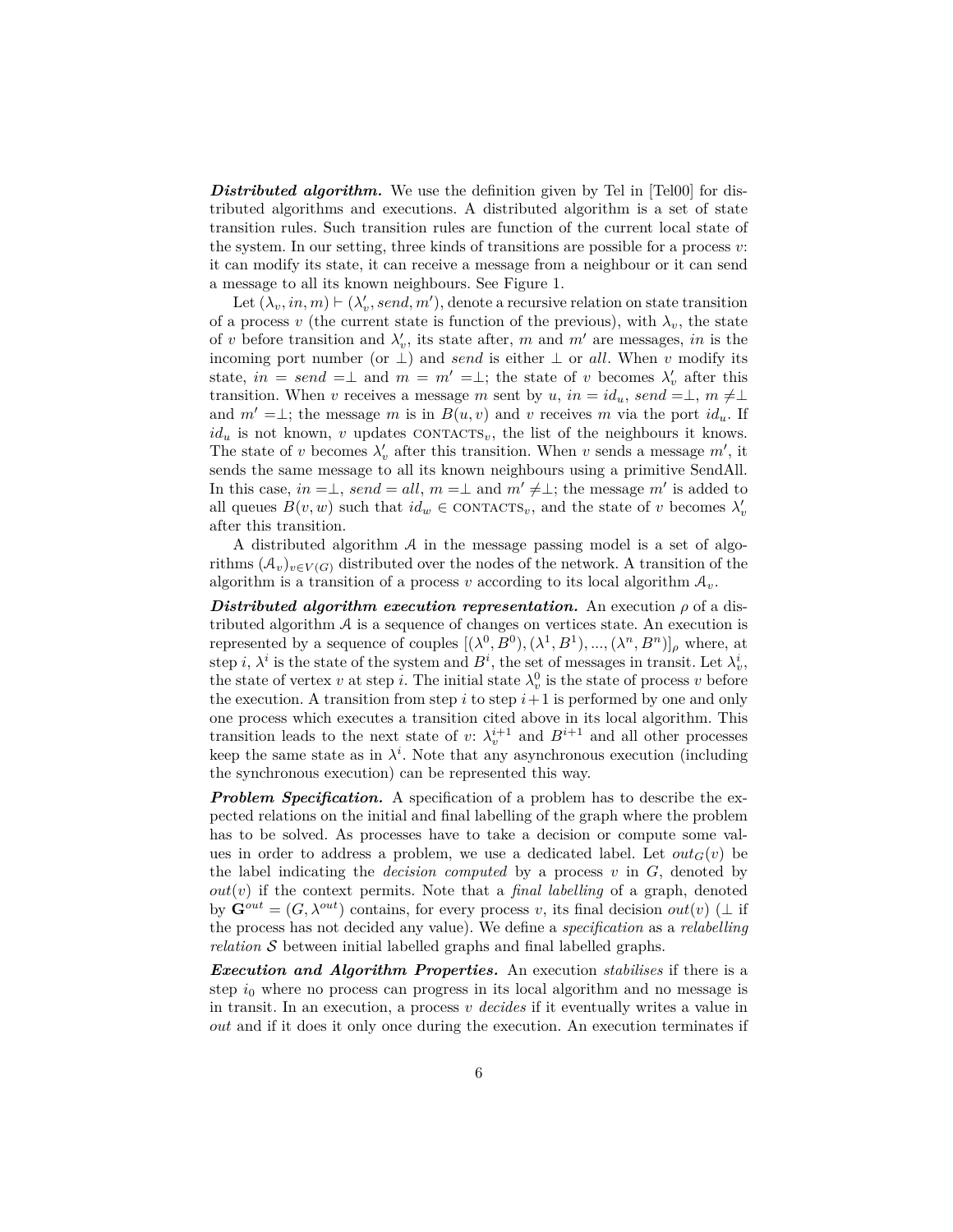it stabilises and if every process decides. An algorithm terminates on  $(G, \lambda^{in})$ with if every execution of the algorithm on  $(G, \lambda^{in})$  terminates. In an execution *ρ* that terminates, each process *v* has an output value  $out_v \neq \perp$ ; in this case, we say that  $out_v$  is the final label of *v* in  $\rho$ .

Let S be the specification of a problem. An execution  $\rho$  of A in a graph  $(G, \lambda^{in}) \in \mathcal{G}^{in}$  satisfies the *Correction Property* if  $\rho$  terminates and  $(G, \lambda^{out})$ , the final labelling computed by  $\rho$  satisfies  $(G, \lambda^{in})\mathcal{S}(G, \lambda^{out})$ . An algorithm A is *valid for a specification* S in a graph  $(G, \lambda^{in}) \in \mathcal{G}^{in}$  if every execution  $\rho$  satisfies the Correction Property. We will say that A solves  $S$  on  $(G, \lambda^{in})$  in such a case. *Knowledge and Family.* As we will see, some problems need additional global information or knowledge to be solved. This information about the underlying network (e.g. a bound on the size of the system) is inserted in the initial label. Consider a function  $\kappa$  that encodes an arbitrary knowledge. An algorithm  $\mathcal A$ solves S with knowledge  $\kappa$ , if for all *G*, *A* solves S on  $(G, \kappa(G))$ . Equivalently we have that, for any  $\alpha \in \kappa^{-1}(\mathcal{G}_{id})$ , there exists an algorithm  $\mathcal{A}_{\alpha}$  that solves S on the family  $\mathcal{F} = \kappa^{-1}(\alpha)$ .

Solving a problem with partial knowledge is simply, for any possible value  $\alpha$  of knowledge, solving the problem within the family of networks whose knowledge value is  $\alpha$ . Considering arbitrary families of labelled graphs enables to represent any initial knowledge: e.g. if the processes initially know the size *n* of the network, then in the corresponding family  $\mathcal{F}^{(n)}$ , for each  $\mathbf{G} \in \mathcal{F}^{(n)}$  and each  $v \in V(G)$ ,  $n = |V(G)|$  is a component of the initial label of *v*.

*Universal Algorithm.* We say that an algorithm solving a specification on all graphs of G*id* is a universal algorithm. An algorithm is F−*universal* if the algorithm solves  $S$  for all graphs of the family  $F$ . Abusively, We will say that an algorithm  $A$  is  $F$  − *universal* if  $A$  is  $F_{id}$  − *universal*.

An algorithm is not universal when it is not correct for all graphs but it can be F −*universal*. So, for every problem without a *universal* algorithm, we look for the necessary and sufficient condition on the knowledge, *i.e.* on the family  $\mathcal{F}$ , such that the problem can be solved with a  $\mathcal{F}$  – *universal* algorithm.

## **4 Cartography of Reachable Vertices**

Reach or "Cartography of Reachable Vertices Problem" is the problem consisting, for every vertex  $v$  in the digraph  $G^0$ , to compute a graph isomorphic to subgraph induced by the network initially accessible from *v*. We denote by  $\mathbf{G}_{|Reach(v)}$  such a subgraph of  $G^0$ . This problem is investigated because its solution will be used as the basis of our main Election Algorithm. Interestingly, it also admits a universal algorithm (Algorithm 1).

*Description of the algorithm.* We first introduce the variables used by the algorithm. Each process *v* initially knows  $id_v$ , its identity and  $Succ_v = \{id_{v'} | v' \in$  $next(v)$ , the set of the ids of its neighbours in the network it initially knows. These variables are not modified during the execution of the algorithm. Our algorithm is a flooding algorithm where each node *v* eventually collects the value of  $(id_u, Succ_u)$  for every process  $u$ .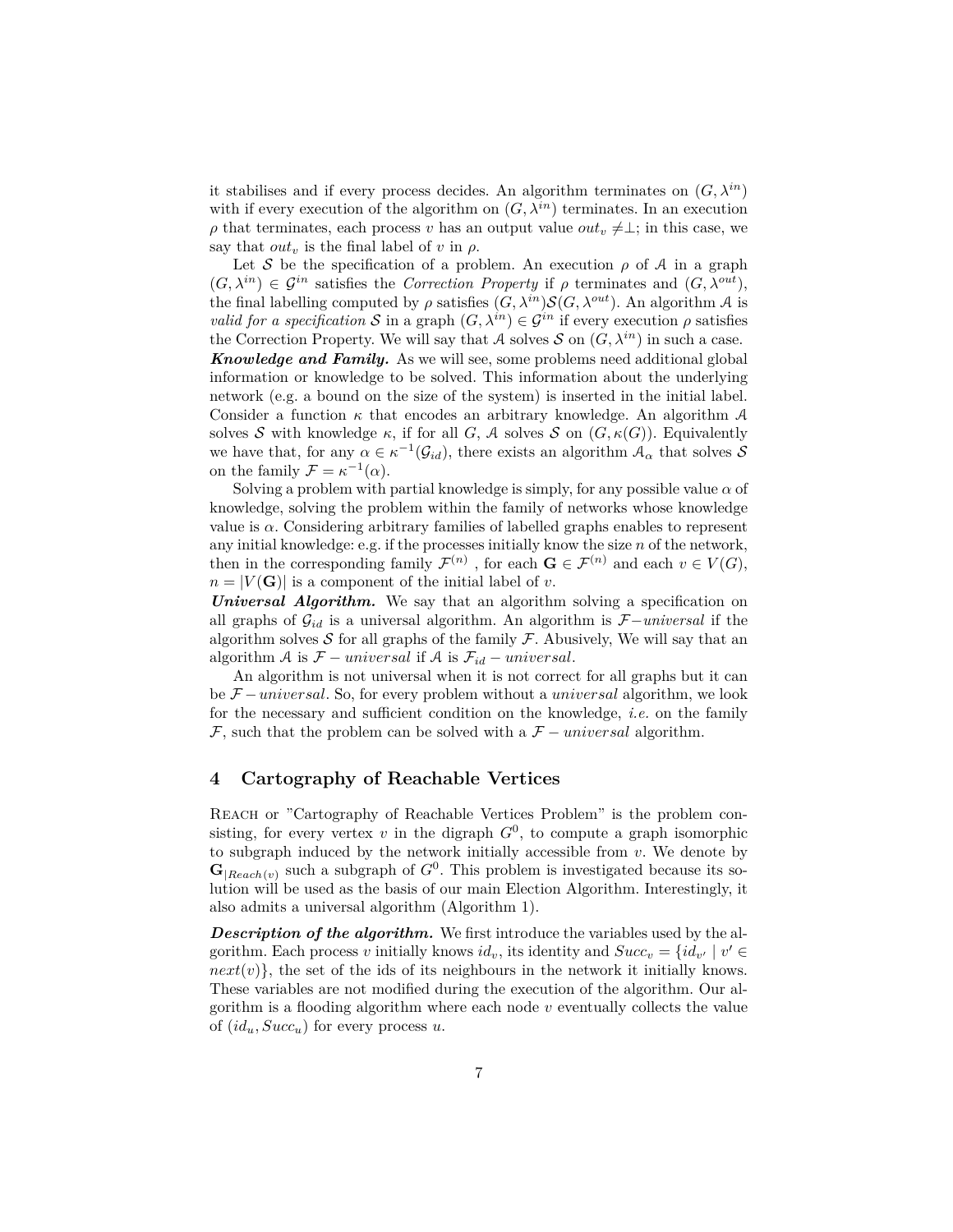#### Algorithm 1: REACH Algorithm.

**Output**: *out*, Graph induced by *M<sup>v</sup>*

**<sup>1</sup> I:**(Initial Procedure) **begin**

**2** Send  $\langle id, M \rangle$  to all identities of vertices into CONTACTS;

**3 R:**(Receiving a message  $\langle id_u, M_u \rangle$  from *u*:) **begin** 

 **if**  $id_u \notin$  CONTACTS *or*  $M_u \setminus M \neq \emptyset$  then  $M \leftarrow M \cup M_u$ ; contacts ← contacts ∪ {*id<sub>u</sub>*} if *id<sub>u</sub>* ∉ contacts; Send  $\langle id, M \rangle$  to all identities of vertices into CONTACTS; **if**  $View(M) = Covered(M) \wedge out = \perp$  **then**  $\downarrow \quad out \leftarrow \mathcal{C}(M)_{|Reach(id_v)};$ 

Each process *v* has also a variable CONTACTS<sub>*v*</sub> containing the list of the ids of its neighbours it knows, either because it initially knows them, or because it receives a message from them. Initially CONTACTS<sub>*v*</sub> =  $Succ_v$  and CONTACTS<sub>*v*</sub> is updated each time *v* receives a message from a neighbour *u* such that  $id_u \notin$ contacts<sub>v</sub>. Finally, each process v has a mailbox  $M<sub>v</sub>$  containing pairs of the form (*id, Succ*). Intuitively, the mailbox contains all the information *v* has about the network. Initially,  $M_v = \{(id_v, Succ_v)\}\$ . When a vertex *v* sends a message to its neighbours, it always sends a message of the form  $\langle id_n, M_v \rangle$ , i.e., it sends all the information it has on the network.

Our algorithm is a flooding algorithm described by two rules. Initially, each process applies the rule **I** to send its initial mailbox (containing only  $(id_v, Succ_v)$ ) to all its neighbours. The rule **R** is executed whenever a process receives a message  $\langle id_u, M_u \rangle$  from a neighbour *u*. If the received mailbox provides new entries, then the process learns new information about the network and it updates its mailbox. Moreover, if  $id_u$  is not in CONTACTS, then  $id_u$  is added to contacts. Then, if the process has learned new information (i.e., if its mailbox or contacts has changed), it sends a copy of its new mailbox to all its neighbours.

*Computing a map from a mailbox.* In order to explain the rule allowing a process  $v$  to writes a value in  $out_v$ , we need to first explain how to use the content of a mailbox to construct a digraph similar to the network communication graph. To do so, we define three functions: *V iew*, *Covered* and C as follows.

- $Covered(M) = \{id_v | (id_v, Succ_v) \in M\}$
- **–** *V iew*(*M*) = {*idv*|∃(*idu, Succu*) ∈ *M* ∧ *id<sup>v</sup>* ∈ *Succu*} ∪ *Covered*(*M*)
- $C(M) = (V_c, E_c)$  is a digraph such that  $V_c = View(M)$  and

 $E_{\mathcal{C}} = \{(id, id') \mid (id, Succ) \in M \text{ and } id' \in Succ\}$ 

With those functions, we can prove that if  $M_v$  contains the list of successors of every node in the network, the reconstructed graph is isomorphic to the initial communication graph. By construction, the following lemma is proved.

**Lemma 4.1.**  $\mathcal{C}(\{(id_v, Succ_v) | v \in V(G)\}) \simeq \mathbf{G}$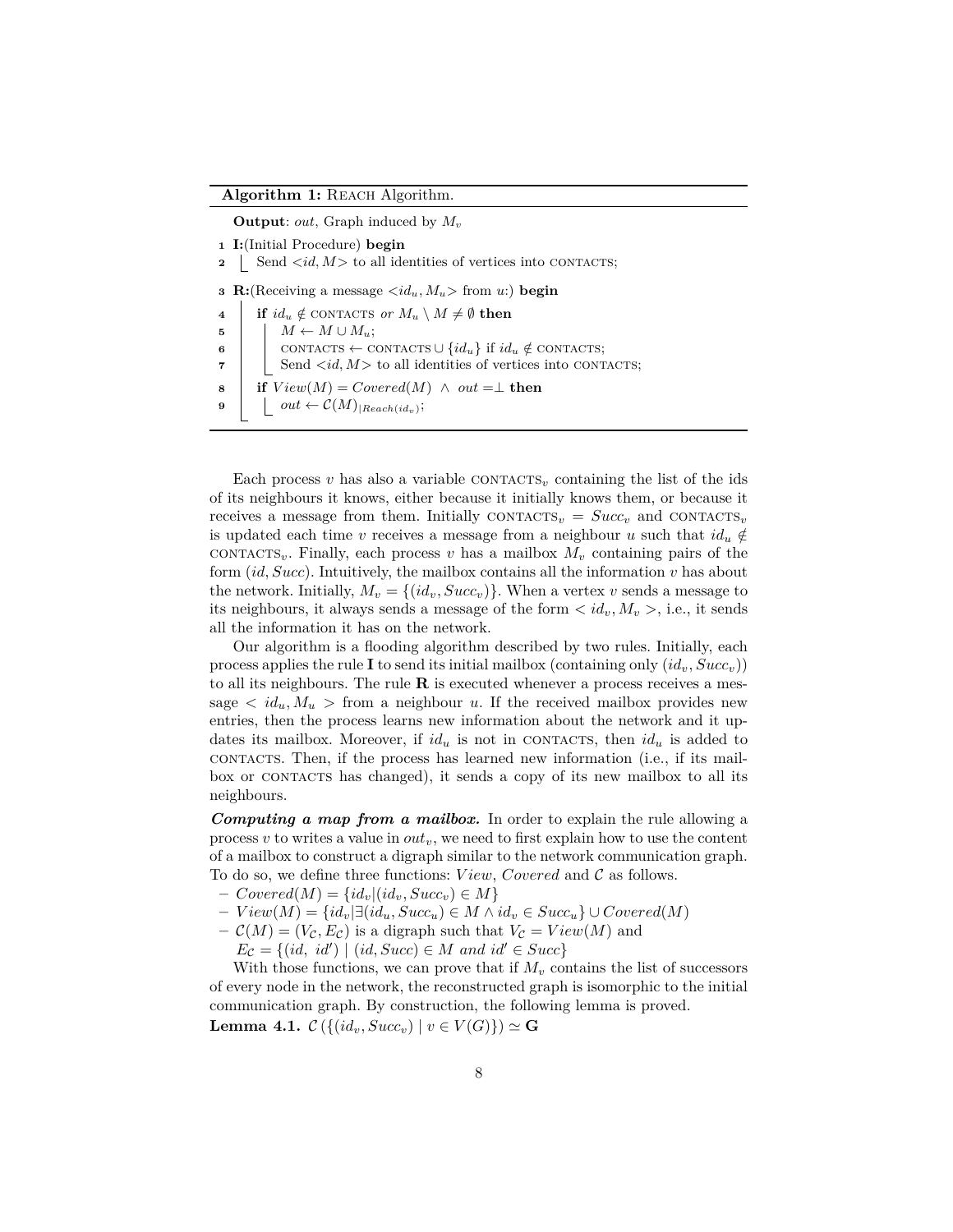During the execution of the algorithm, as long as  $Covered(M_v) \neq View(M_v)$ , *v* can detect that it has not yet received the initial information from all the processes. When  $Covered(M_v) = View(M_v)$ , *v* can reconstruct a graph from  $M_v$ and it is possible that  $\mathcal{C}(M_v)$  is isomorphic to **G** but it is not necessary. However, we will show that in this case,  $\mathbf{G}_{|Reach(v)} \subseteq \downarrow \mathcal{C}(M_v)$ , and consequently, *v* can compute  $\mathbf{G}_{|Reach(v)}$  by performing a depth-first traversal of  $\mathcal{C}(M_v)$  from  $id_v$  and  $v$ can decide this value. Note that a mailbox can satisfy the constraint  $View(M) =$ *Covered*(*M*) several times; this is due to the asynchrony of communications. We will elaborate on this interesting property later.

*Properties of the algorithm.* In order to prove the termination property and the correction of the algorithm, we start by some lemmas on the properties about the content of the mailbox. First, since processes have unique identities, we get the following lemma.

**Lemma 4.2** (bounded content). For every step *i* and process  $v$ ,  $\mathcal{C}(M_v^i)$  is a *subgraph of*  $C\left(\{(id_v, Succ_v) \mid v \in V(G)\}\right)$ .

The next lemma shows that there exists an increasing order on the mailbox content during an execution.

**Lemma 4.3.** For every execution  $\rho$  of an algorithm, for every process  $v$  that *executes a transition at step <i>i*,  $M_v^i \subseteq M_v^{i+1}$ , CONTACTS<sub>*v*</sub></sub><sup>*i*</sup> CONTACTS<sub>*v*</sub><sup>*i*+1</sup> and *v sends a message if and only if*  $M_v^i \subset M_v^{i+1}$  *or* CONTACTS<sup>*i*</sup></sup>  $\subset$  CONTACTS<sup>*i*</sup></sup>

*Proof.* Processes update their local state only when a message is received. Let  $m = \langle id_u, M_u \rangle$ , the message received by *v* from *u* at step *i*. If  $id_u \notin \text{CONTACS}_v^i$ , then  $id_u$  is added to CONTACTS<sup>*i*+1</sup> (line 6). So, CONTACTS<sup>*i*</sup></sup><sub>v</sub> ⊂ CONTACTS<sup>*i*+1</sup> and *v* sends messages to its neighbours. If  $M_u \backslash M_v^i \neq \emptyset$ , then an update of  $M_v^i$  is operated by *v*, and  $M_v^i \subset M_v^{i+1}$ . After this update (procedure *R* at line 5), *v* will send messages to its neighbours. Otherwise, we get  $M_u \subseteq M_v^i$  and  $id_u \in \text{CONTACTS}_v^i$ . Thus, *v* performs no action during this step.  $\Box$ 

By Lemma 4.2, the mailbox's content can only take a finite number of values, and by Lemma 4.3, it is increasing during any execution. Since, by Lemma 4.3, messages are only sent when the content of a mailbox is modified, there is a step *i* where the algorithm stabilises. We show in the next lemma that eventually each process gathers all available information.

**Lemma 4.4** (Reception). For all  $v, v'$ , there is a step *i* where  $(id_{v'}, Succ_{v'}) \in$  $M_v^i$ .

*Proof.* We prove this lemma by an induction hypothesis on  $\overline{d}(v, v')$ . First, assume that  $\overline{d}(v, v') = 1$ . Consider a step  $h \leq i$  such that  $M_v^h = M_v^i$  and  $M_v^{h-1} \neq M_v^h$ . At step *h*, *v* sends its mailbox  $M_v^h$  to its neighbourhood. We distinguish two cases: either  $v$  knows  $v'$  at step  $h$  or not.

**Case 1: id<sub><b>v**</sub>  $\in$  **contacts<sup>h</sup>**(**id<sub><b>v**</sub>). Since  $id_{v'} \in$  **cONTACTS<sup>h</sup>(***id*<sub>*v*</sub>), *v* sends a message  $\langle id_v, M_v^h \rangle$  to  $v'$  at step *h*. Since the channel are reliables, there exists a step  $j > h$  where  $v'$  receives  $\langle id_v, M_v^h \rangle$  and thus,  $M_v^i = M_v^h \subseteq M_{v'}^j$ .

**Case 2: id<sub><b>v**'</sub>  $\notin$  **contacts<sup>h</sup>**(**id<sub><b>v**</sub>)</sub>. Since *id*<sub>*v*'</sub>  $\notin$  CONTACTS<sup>*i*</sup>(*id*<sub>*v*</sub>)</sub> and  $\overline{d}(v, v')$ , *id*<sub>*v*</sub>  $\in$ contacts<sup>0</sup>( $id_{v'}$ ). Since  $v'$  applies eventually the rule **I** of the algorithm, and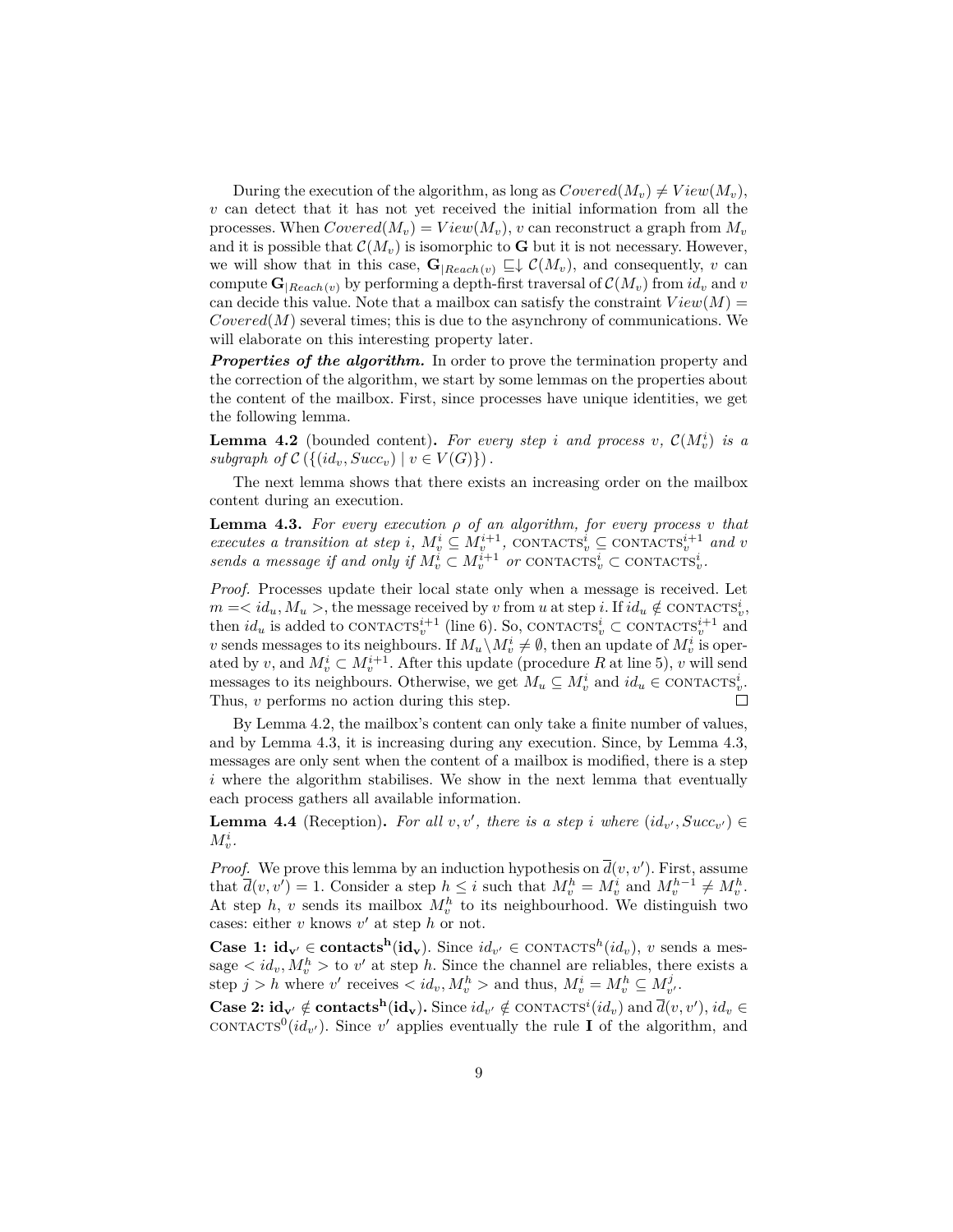since the channels are reliable, there is a step  $j > 0$  where  $v$  receives a message from *v'*. Since  $id_{v'} \notin \text{CONTACTS}_v^h$ , it implies that  $j > h$ . Thus,  $M_v^i = M_v^h \subseteq M_v^j$ . At step  $j$ , when  $v$  receives the message from  $v'$ , the algorithm ensures that  $v'$  is added to CONTACTS<sub>*v*</sub> and that a message  $\langle id_v, M_v^j \rangle$  is sent to all the known neighbours of *v* including *v*'. By the previous case, there exists a step  $j'$  such that  $M_v^j \subseteq M_{v'}^{j'}$  $v'_{v'}$  and since  $M_v^i \subseteq M_v^j$ , we are done.

Suppose now that  $\overline{d}(v, v') > 1$ . Let *w* be a neighbour of *v* such that  $\overline{d}(w, v') =$  $\overline{d}(v, v') - 1$ . From the case where  $\overline{d}(v, v') = 1$ , we know that there exists a step *j* such that  $M_v^i \subseteq M_w^j$ . By induction hypothesis, there exists a step *j*' such that  $M_w^j \subseteq M_{v'}^{j'}$  $w^{j'}$ . So  $M_v^i \subseteq M_{v'}^{j'}$  $\frac{j}{v'}$  .  $\Box$ 

From Lemmas 4.3 and 4.4, there exists a step  $i$  such that for all  $v, v'$ ,  $(id_{v'}, Succ_{v'}) \in M_v^i$ . Thus, the condition on line 8 is eventually satisfied for every process, proving that *every execution of the algorithm terminates*. It remains to prove that when *v* decides a value *out<sub>v</sub>* isomorphic to  $\mathbf{G}_{|Reach(v)}$ .

**Lemma 4.5** (Correction). For every process *v*, if  $View(M_v) = Covered(M_v)$ *then for every*  $w \in$  *Reach*<sub>*G*</sub>(*v*)*, id*<sub>*w*</sub>  $\in$  *Covered*(*M<sub><i>v*</sub>)</sub>. *Consequently,*  $\mathcal{C}(M_v) \sqsubseteq \downarrow$ **G***.*

*Proof.* By contradiction, let  $w \in Reach_G(v)$  be the closest process to *v* in *Reach<sub>G</sub>*(*v*) such that  $id_w \notin \text{Covered}(M_v)$ . Let  $w' \in \text{Reach}_G(v)$  be a predecessor of *w* belonging to a shortest path from *v* to *w*. By the choice of *w*,  $id_{w'} \in$ *Covered*( $M_v$ ). Thus,  $id_w \in Succ_{w'}$ , we get  $id_w \in Covered(M_v) = View(M_v)$ , a contradiction. □

Now, from Lemmas 4.4 and 4.5 which prove that every process *v* decides  $\mathbf{G}_{|Reach(v)}$ , we can give a first theorem on the computability of the REACH Problem:

**Theorem 1.** *There is an universal algorithm for* Reach*.*

## **5 Isolation Lemma**

In this section, we present an isolation lemma to prove impossibility results caused by isolated executions in a subset of the network. As it has proved for anonymous network to be the basis for all impossibility proofs [Ang80,Cha06], the isolation lemma is presented like a lifting lemma. Initially, a process  $v$  knows only its outgoing neighbourhood. Any other neighbour *u* of *v* cannot receive a message from *v* before *v* received a message from *u*. If  $H \subseteq \downarrow G$  and if all messages sent from processes in  $V(G) \setminus V(H)$  to processes in  $V(H)$  are arbitrary delayed (the communication is asynchronous), the processes of *H* are isolated from the rest of the network and execute the algorithm as if they were only in *H*, without discovering their neighbours outside *H* before deciding. If such an execution terminates, isolated processes decide a final value for an execution in *H* and not in *G*.

We introduce a new notation in order to represent an extended labelled graph with messages in transit. Let  $\underline{\mathbf{H}} = (H, \lambda_H, B_H)$  where  $(H, \lambda_H)$  is a labelled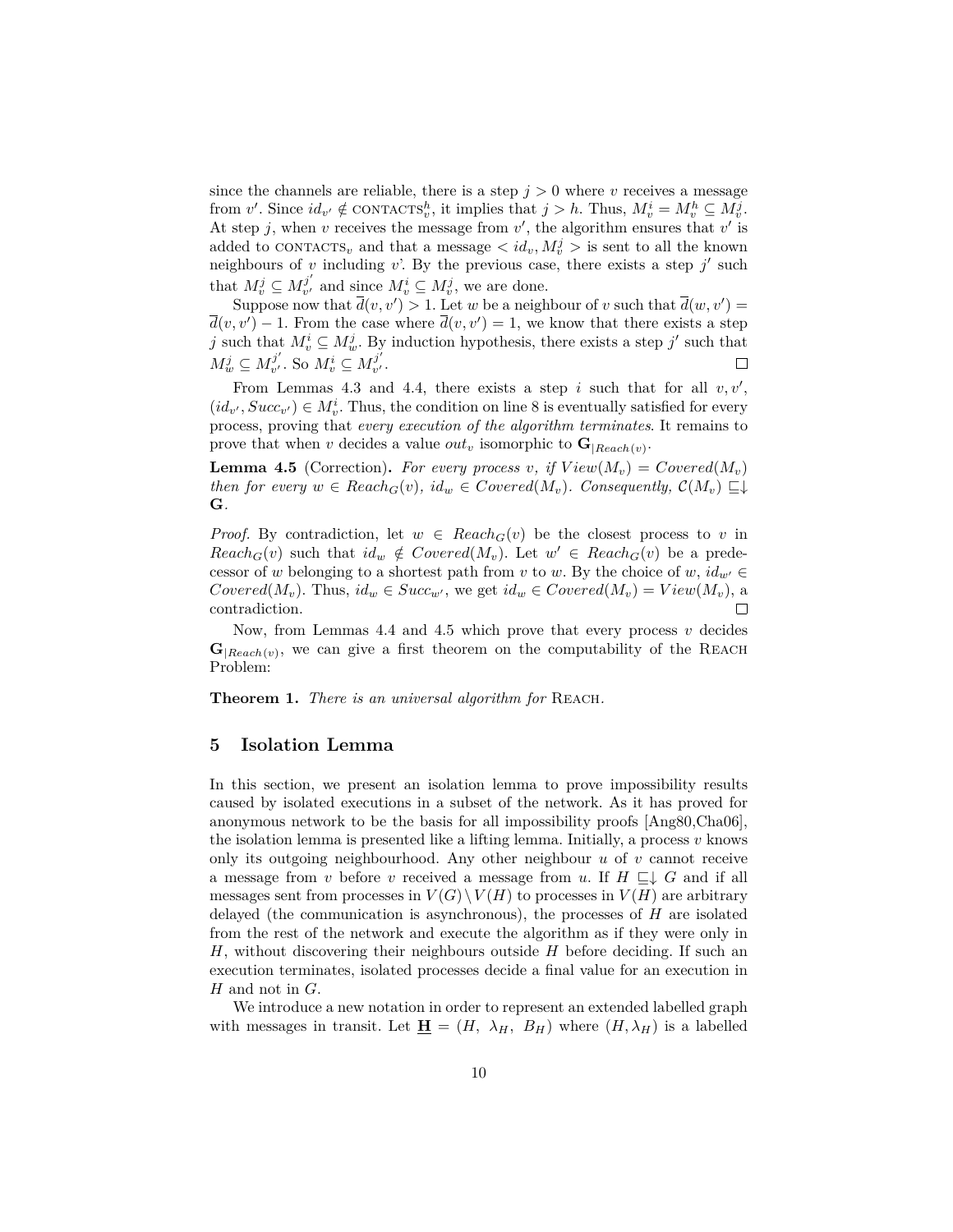graph and  $B_H$ , its queues of messages. The relation  $\subseteq \downarrow$  is extended between such graphs as follow,  $(H, \lambda_H, B_H) \sqsubseteq \downarrow (G, \lambda_G, B_G)$  if  $(H, \lambda_H) \sqsubseteq \downarrow (G, \lambda_G)$ and for every  $(u, v) \in E(H)$ ,  $B_H(u, v) = B_G(u, v)$ . First, we remark that by isomorphism, a labelling of a graph **G** induces a labelling for every subgraph **H** of **G**. Such initial labellings are independent of the algorithm used and satisfies the relation  $\sqsubseteq \downarrow$  between **H** and **G**.

**Remark 5.1** (Initialisation). For every digraphs G and H such that  $H \subseteq \downarrow$  $G$ *, for every initial labelling*  $\lambda_G^0$  *of*  $G$ *, there is a labelling*  $\lambda_H^0$  *of*  $H$ *, such that*  $(H, \lambda_H^0, \emptyset) \sqsubseteq \downarrow (G, \lambda_G^0, \emptyset).$ 

Next, we prove that any step of an execution on a graph **H** can be executed on every graph **G** satisfying  $H \sqsubset \downarrow G$ .

**Lemma 5.2** (One step of execution). For all  $H = (H, \lambda_H, B_H)$  and  $G =$  $(G, \lambda_G, B_G)$ , if  $\underline{\mathbf{H}} \subseteq \downarrow \underline{\mathbf{G}}$  then every transition  $(\lambda_H, in, m) \vdash (\lambda'_H, send, m')$ *executed on*  $\underline{\mathbf{H}}$  *can be executed on*  $\underline{\mathbf{G}}$ *. The graphs*  $\underline{\mathbf{H}}' = (H', \lambda'_H, B'_H)$  *and*  $\underline{\mathbf{G}}' =$  $(G', \lambda'_G, B'_G)$  *obtained after the transition satisfy*  $\underline{\mathbf{H}'} \subseteq \downarrow \underline{\mathbf{G}'}$ .

*Proof.* We prove this lemma by constructing a similar execution in  $\underline{H}$  and  $\underline{G}$ which preserves the relation  $\sqsubseteq \downarrow$ . A step of the execution corresponds to a local transition of a process  $v$ . If a process  $v$  sends a message  $m'$  to its neighbours in *H*, since for all  $v \in V(H)$ , CONTACTS<sub>H</sub>(*v*) = CONTACTS<sub>G</sub>(*v*), *v* can send the same message to the same nodes in  $G$ , and consequently, for all  $(v, v') \in$  $E(H)$ ,  $B_G(v, v') = B_H(v, v')$ . Since *v* ends up in the same state in *H* and in *G*,  $\underline{\mathbf{H'}} \sqsubseteq \downarrow \underline{\mathbf{G'}}$ . Suppose now that a message  $m \in B_H(v', v)$  is received from a process  $v' \in V(H)$  via a port *in* in *H*. Since  $(v', v) \in E(H)$ ;  $B_G(v', v) = B_H(v', v)$  and thus  $v$  can also receive the message  $m$  from  $v'$  in  $G$ . Since  $m$  is removed from both queues,  $B_G(v', v) = B_H(v', v)$ . Note that *v* ends up in the same state in *H* and in  $G$ . In particular, if  $v'$  was not known by  $v$ , then  $v$  can now communicate with  $v'$  in *H* and in *G*. Consequently,  $(H', \lambda'_H, B'_H) \sqsubseteq \downarrow (G', \lambda'_G, B'_G)$ .  $\Box$ 

For any graphs **G** and **H** such that  $H \subseteq \downarrow G$ , for any algorithm A and any execution  $\rho$ *H* on **H**, we can apply the previous lemma iteratively to construct an execution  $\rho_G$  on **G** such that only the vertices in  $V(H)$  are active in  $\rho_G$  and they behave exactly like in  $\rho_H$ . In such a case, we say that  $\rho_H$  is  $\subseteq \downarrow$  −lifted on **G**. When considering executions that terminate, we get the following lemma.

**Lemma 5.3** (Isolation Lemma). For all  $G$ ,  $H$  *such that*  $H \subseteq \downarrow G$ *, for every execution ρ<sup>H</sup> of any algorithm* A *on H which terminates, there is an execution*  $\rho_G$  *of A on G such that*  $\forall v \in V(H)$ *,*  $out_{\rho_H}(v) = out_{\rho_G}(v)$ *.* 

## **6 Election Algorithm**

In this section, we study the classical election problem, denoted by Elec: one and only one process has to decide leader and all others should decide follower.

We prove that contrary to the classical model, even if nodes have identities, it is not possible to solve Elec with a *universal algorithm*. Therefore, we give a necessary and sufficient condition that determines which additional knowledge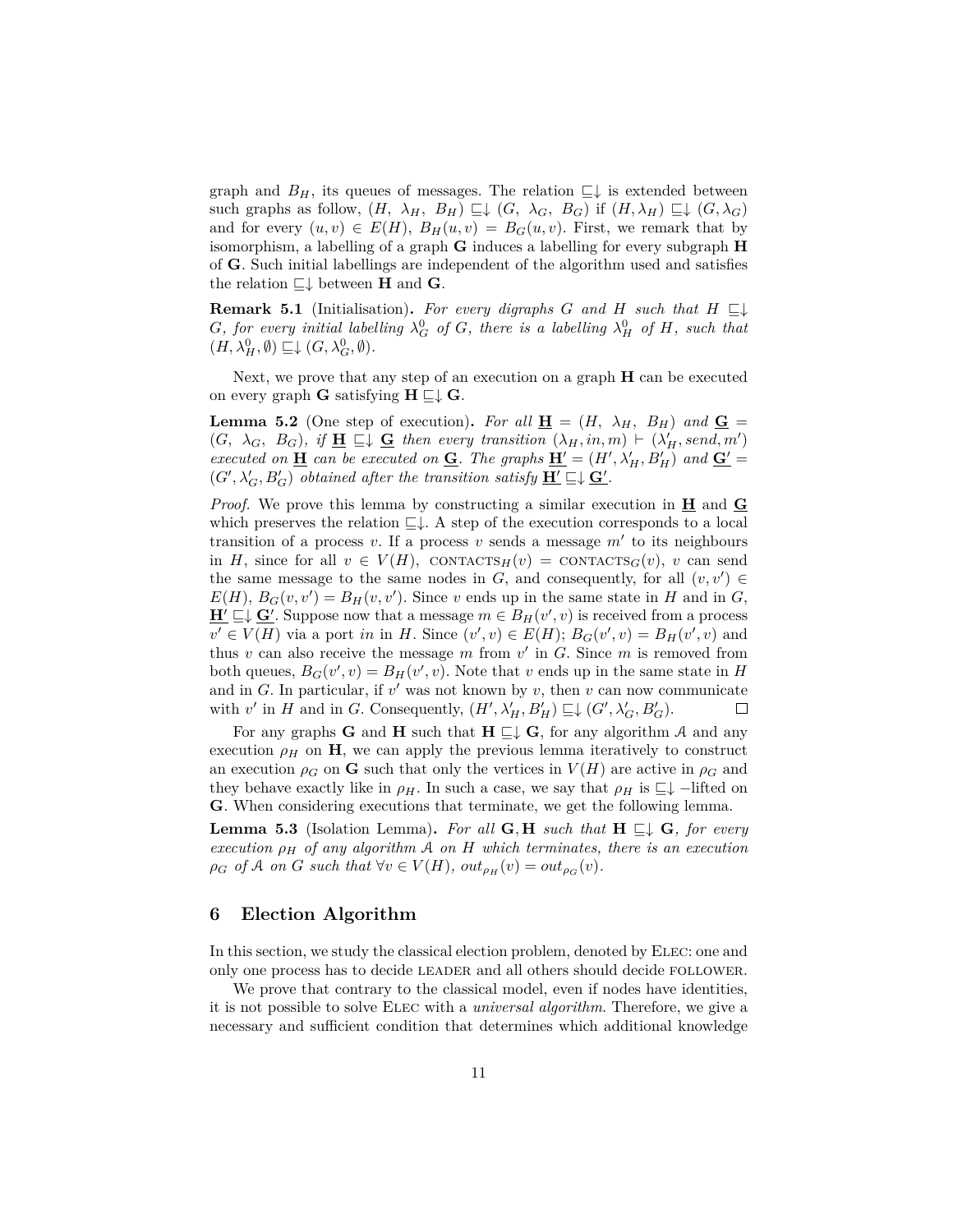enables to solve Elec. The impossibility proof uses a standard simulation technique, based on the Isolation Lemma. To show that it is a sufficient condition, we show how processes can avoid  $\subseteq$  +lifted executions by delaying their decision when they are provided some additional knowledge satisfying this condition.

*A Necessary and Sufficient Condition.* If we have isolated executions, we might get more than one processes elected. So the condition on knowledge below enables to somehow forbid disjoint isolated executions.

**Definition 6.1** ( $\mathbb{C}_{\text{ELEC}}$ ). *A family of graphs*  $\mathcal F$  *satisfies*  $\mathbb{C}_{\text{ELEC}}$  *if for every graphs*  $\mathbf{G}, \mathbf{H}_1, \mathbf{H}_2 \in \mathcal{F}$  such that  $\mathbf{H}_1, \mathbf{H}_2 \sqsubseteq \downarrow \mathbf{G}$ , we have  $V(H_1) \cap V(H_2) \neq \emptyset$ .

We first prove that  $\mathbb{C}_{\text{ELEC}}$  is necessary,

**Lemma 6.2.** *If there is an* F*-universal algorithm solving* Elec *then* F *satisfies*  $\mathbb{C}_{\text{ELEC}}$ .

*Proof.* Let F a family of labelled graphs that does not satisfy  $\mathbb{C}_{\text{ELEC}}$  and A, a  $\mathcal{F}$ -universal algorithm solving ELEC. There are three graphs  $H_1$ ,  $H_2$  and  $G$  in F such that  $\mathbf{H}_1, \mathbf{H}_2 \sqsubseteq \downarrow \mathbf{G}$  and  $V(H_1) \cap V(H_2) = \emptyset$ . We build an execution  $\rho_G$ on *G* as follows: the Isolation Lemma can be applied for  $H_1$  and *G*, thus  $\rho_G$  can begin by a  $\sqsubseteq \downarrow$  −lifted execution on *H*<sub>1</sub>. Since *A* is *F*-universal and *H*<sub>1</sub> ∈ *F*, there is one elected process  $v_1$ . As  $H_1$  and  $H_2$  are vertex-disjoint and Isolation Lemma can also be applied for  $H_2$  and  $G$ , we can extend  $\rho_G$  by taking a second  $\sqsubseteq \downarrow$  −lifted execution on *H*<sub>2</sub>. Since *A* is *F*-universal and *H*<sub>2</sub> ∈ *F*, there is one elected process  $v_2$  with  $v_2 \neq v_1$  because  $V(H_1) \cap V(H_2) = \emptyset$ . At this step, the labelling of **G** is not valid for Elec because there are two elected vertices and their decisions are final for the execution. □

To prove that  $\mathbb{C}_{\text{ELEC}}$  is a sufficient condition, we propose a  $\mathcal{F}\text{-universal algo-}$ rithm for any family  $\mathcal F$  satisfying  $\mathbb C_{\text{ELEC}}$ . The algorithm presented below is an extension of Algorithm 1.

**Description of the algorithm.** In the algorithm, a process *v* does not only broadcast  $Succ_v$ , but it also broadcasts the tuple  $(id_v, M_v, status_v)$  where  $status_v \in$  $\{\text{LEADER}, \text{FOLLOWER}, \perp\}$  is the content of  $out_v$ . In such a way, a process *u* can detect whether *v* has been elected or not and it can learn what *v* knows about the other processes. To do so, each process *v* has now a "super" mailbox, denoted  $V_v$ , containing tuples of the form  $(id, M, status)$ . When a process v sends a message to its neighbours, it always sends a message of the form  $\langle id_v, \mathcal{V}_v \rangle$ (i.e., it sends its super mailbox instead of its mailbox). This structure gives, to processes, a view of the local states of the known processes. In order to avoid some  $\sqsubseteq \downarrow$  −lifted executions, we have to delay the decisions of the processes for a sufficiently long period using an additional knowledge. Before a process writes in *out*, it checks that the reconstructed graph is in  $\mathcal{F}$ ; to do so, we assume that each process knows the *characteristic function*  $\chi_F$  of the family F (the additional knowledge). When called on  $\mathcal{C}(M)$ , this function returns true if  $\mathcal{C}(M) \in \mathcal{F}$ and false otherwise. To prevent two processes to be elected at the same time, we add an additional condition related to the supermailbox of all known processes at line 9. This condition ensures that two processes that want to decide LEADER have to actually know the state of each other. Changes between the previous and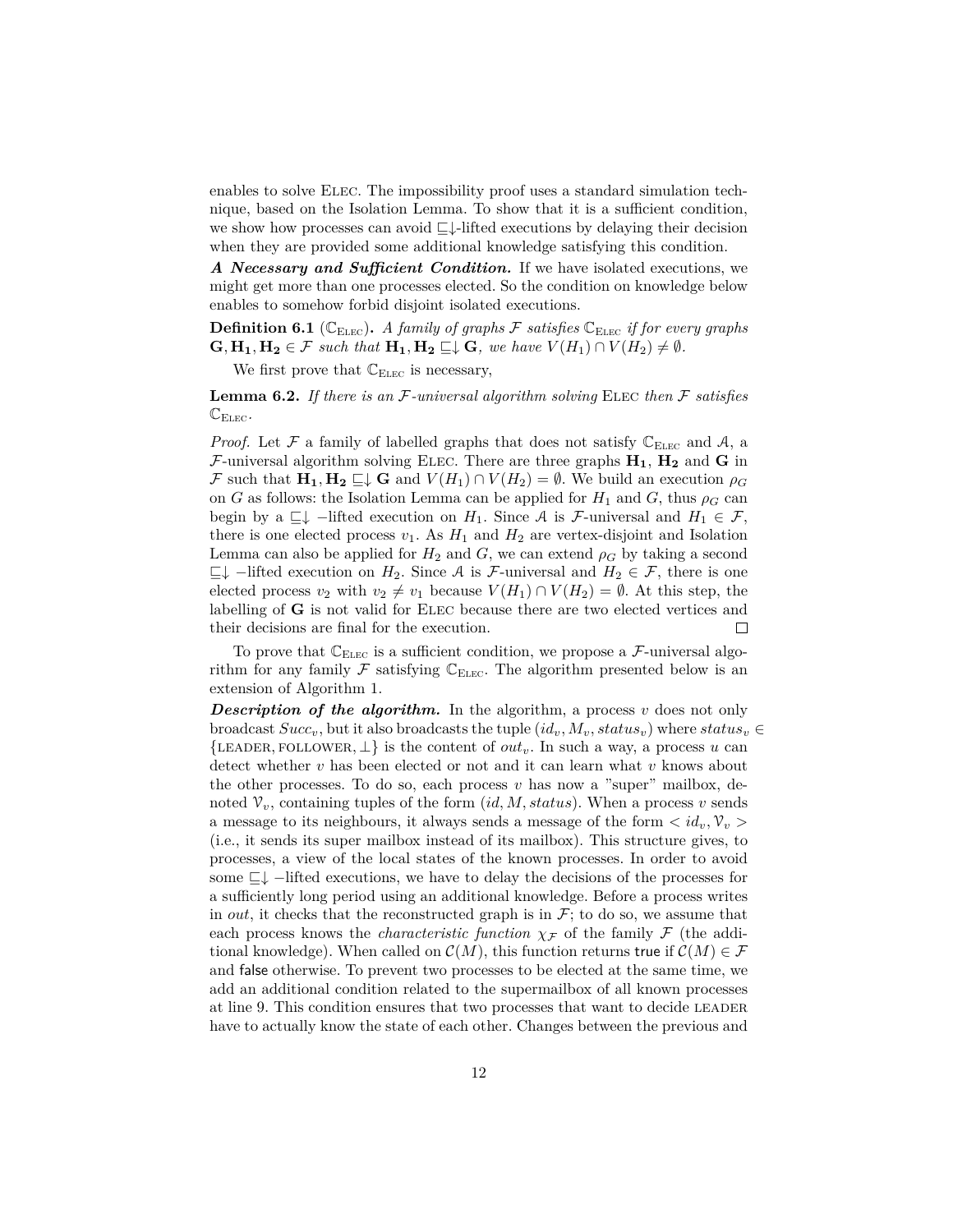**Algorithm 2:** A F-universal Election Algorithm

**Input**:  $\chi_F$ , Characteristic function of F **I:**(Initial Procedure) **begin**  $\left| \right.$  SendAll  $\langle id, \mathcal{V} \rangle$ ; **R:**(Receiving a message  $\langle id_u, \mathcal{V}_u \rangle$  from *u*) **begin if**  $id_u \notin$  CONTACTS *or*  $\mathcal{V}_u \setminus \mathcal{V} \neq \emptyset$  then  $\mathbf{5}$   $M \leftarrow M \cup \bigcup_{\{M_w | \exists (id_w, M_w, status_w) \in \mathcal{V}_u\}} M_w;$   $\bigvee \qquad \qquad \mathcal{V} \leftarrow \mathcal{V} \cup \mathcal{V}_u \cup \{(id, M, out)\};$  contacts ← contacts ∪ {*id<sub>u</sub>*} if *id<sub>u</sub>* ∉ contacts ; **if**  $out = \bot \land \chi_{\mathcal{F}}(\mathcal{C}(M)) \land View(M) = Covered(M) \land \forall id_w \in$  $View(M), \exists (id_w, M, status_w) \in \mathcal{V}$  then  $\mathbf{p} \quad | \quad \text{if} \ \mathit{id} = \min\{\mathit{id}' \mid \mathit{id}' \in View(M)\} \wedge \nexists(\mathit{id}_w, M_w, \text{LEADER}) \in \mathcal{V} \text{ then}$  | |  $out \leftarrow$  LEADER; **<sup>11</sup> else**  $\vert$   $\vert$  *out*  $\leftarrow$  FOLLOWER;  $\downarrow \forall \leftarrow \forall \cup \{(id, M, out)\};$  **if** V *or* CONTACTS have changed **then** 15 | SendAll  $\langle id, \mathcal{V} \rangle$ ;

the next algorithm are the content of the messages (line 2), the manipulation of the new structure (lines 5 and 6) and the condition of termination (lines 8 and 9) as seen above.

*Properties of the algorithm.* Consider an execution  $\rho_G$  of the algorithm on **G**. Note that as in the previous algorithm  $M_v$  can only take a finite number of values and can only increase during the execution of the algorithm. Consequently, as before, there exists a step *i* where all processes have the same mailbox  $M =$  $\{(id_v, Succ_v) \mid v \in V(G)\}.$ 

The following lemma is immediate and ensures that for each process  $v, \mathcal{V}_v$ can only take a finite number of values.

**Lemma 6.3.** For every process  $v$ , for every step *i*, for every  $(id_w, M, status) \in$  $\mathcal{V}_{v}^{i}$ , there is a step  $i' \leq i$  such that  $M_{w}^{i'} = M$  and  $out_{w}^{i'} =$  status.

Similarly as for mailboxes in the previous algorithm, we can show that for each step *i*,  $\mathcal{V}_v^i \subseteq \mathcal{V}_v^{i+1}$  and *v* sends some messages at step *i* if and only if  $\mathcal{V}_v^i \subsetneq$  $\mathcal{V}_v^{i+1}$ . Since for every *v*, the content of  $\mathcal{V}_v$  is increasing and can only take a finite number of values, the execution stabilises. An eventually, each process knows the state of all other processes. The proof is similar to the proof of Lemma 4.4.

**Lemma 6.4.** For every processes  $v, v'$ , for every step *i*, there is a step  $i' > i$ such that  $(id_v, M_v^i, out_v^i) \in V_{v'}^{i'}$ .

Consequently, there exists a step where all processes have the same supermailbox. Note that in such a step, all processes have the same mailbox  $M =$  $\{(id_v, Succ_v) \mid v \in V(G)\}$ , and for all  $v, w \in V(G)$ , there exists  $(id_v, M, status) \in$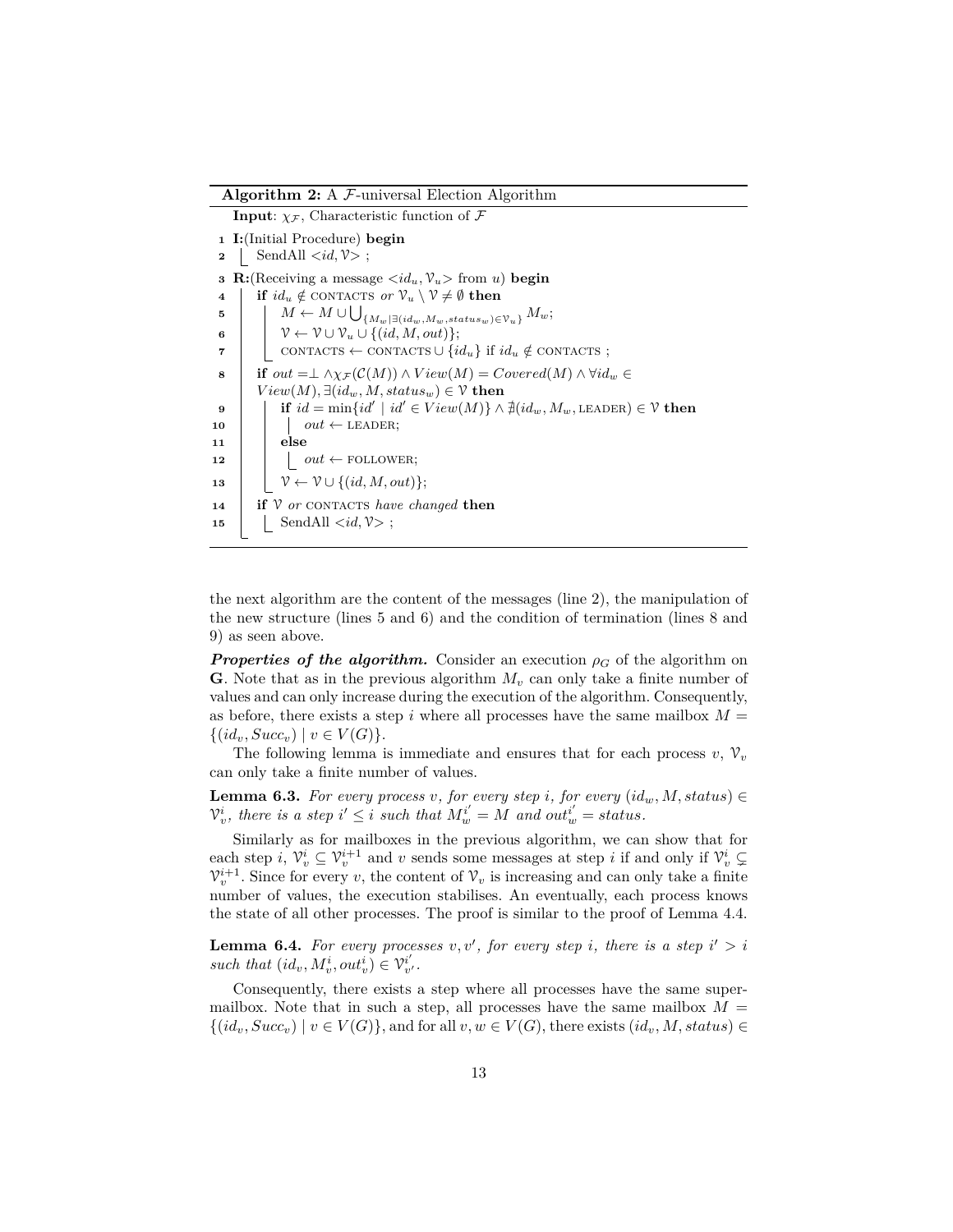$\mathcal{V}_w$ . Note that in this case, the condition on line 8 is satisfied and thus, eventually, each process decides a value. Therefore, the execution terminates. It remains to show that in each execution, there is always one and only one elected process.

**Lemma 6.5.** *For every execution, there is at least one elected process.*

*Proof.* Let *idmin* be the minimum identity present in the network and let *v* be the unique process such that  $id_v = id_{min}$ . Since every process eventually decides, there is a step *i* where the state of *v* satisfies the condition on line 8. We consider two cases. Either there exists some  $(id_w, M_v, \text{LEADER}) \in \mathcal{V}^i_v$  and by Lemma 6.3, *w* has been elected and the lemma is proved. Or, there is no  $(id_w, M_v, \text{LEADER}) \in \mathcal{V}_v^i$  and then *v* writes LEADER in *out*(*v*). In both cases, there is always at least one elected process. □

**Lemma 6.6.** *For every execution ρ, there is at most one elected process.*

*Proof.* Suppose that there are two processes *u* and *v* elected at step *i* and *j* in an execution  $\rho$ . Wlog, we assume that  $i \leq j$ . Let  $H_u = \mathcal{C}(M_u^i)$  and  $H_v = \mathcal{C}(M_v^j)$ . Since *u* and *v* are elected respectively at step *i* and *j*,  $View(M_u^i) = Covered(M_u^i)$ ,  $H_u \in \mathcal{F}$ ,  $View(M_v^j) = Covered(M_v^j)$  and  $H_v \in \mathcal{F}$ . Consequently,  $H_u \subseteq \downarrow G$  and  $H_v \subseteq \downarrow G$ . Two cases are possible when *u* is elected at step *i*: either  $id_v \in$  $View(M_u^i)$ , or not.

**Case 1: id<sub>v</sub>**  $\in$  **View**( $M_u^i$ ). In this case, line 9 ensures that *id<sub>u</sub>*  $\lt id_v$ . Moreover, lines 8 and 9 and Lemma 6.3 ensure that there is a step  $h < i$  such that  $M_v^h$  $M_u^i$  and *out*<sup>*h*</sup></sup> $\psi$  =  $\bot$ . Since  $id_u \in View(M_u^i) = View(M_v^h)$ , and since  $M_v$  can only increase during the execution (recall that  $h < i < j$ ),  $id_u \in View(M_v^j)$ . Consequently, the condition on line 9 is not satisfied by the state of  $v$  at step  $j$ , and *v* is not elected in this case.

**Case 2: id<sub>v</sub>**  $\notin$  **View**( $\mathbf{M}_{\mathbf{u}}^{\mathbf{i}}$ ). Since  $H_u \sqsubseteq \downarrow G$  and  $H_v \sqsubseteq \downarrow G$  and since  $\mathcal F$  satisfies  $\mathbb{C}_{\text{ELEC}}$ , there exists *w* such that  $id_w \in V(H_u) \cap V(H_v)$ . By Lemma 6.3 and since  $id_w \in V(H_u)$ , we know that there is a step  $i' \leq i$  where  $M_w^{i'} = M_u^i$ . Similarly, we know there exists a step  $j' \leq j$  where  $M_w^{j'} = M_v^j$ . Note that  $id_v \notin View(M_w^{i'})$ and that  $id_v \in View(M_w^{j'})$ . By Lemma 4.3, it implies that  $i' < j'$  and that  $M_u^i = M_w^{i'} \subsetneq M_v^{j'} = M_v^{j'}$ . Therefore  $id_u \in View(M_v^j)$  and since *v* is elected at step *j*, there is some  $(id_u, M_v^j, status) \in V_v^j$ . By Lemma 6.3, it implies that there exists a step  $i'' < j$  such that  $M_u^{i''} = M_v^j$  and  $out_u^{i''} = status$ . Since  $id_v \in View(M_u^{i''})$  and  $id_v \notin View(M_u^i)$ , Lemma 4.3 implies that  $i < i''$ . Since  $out_u^{i'} = out_u^{i+1} = \text{LEADER}, (id_u, M_v^j, \text{LEADER}) \in \mathcal{V}_v^j$ . Thus, the condition on line 9 is not satisfied by the state of *v* at step *j*, and *v* is not elected in this case.  $\Box$ 

Consequently, any execution of Algorithm 2 terminates and leads to one elected process if  $\mathcal F$  satisfies  $\mathbb C_{\mathrm{ELEC}}$ . Together with Lemma 6.2, we get

**Theorem 2.** *There is an F-universal algorithm for* ELEC *if and only if* F satisfies  $\mathbb{C}_{\text{Elec}}$ .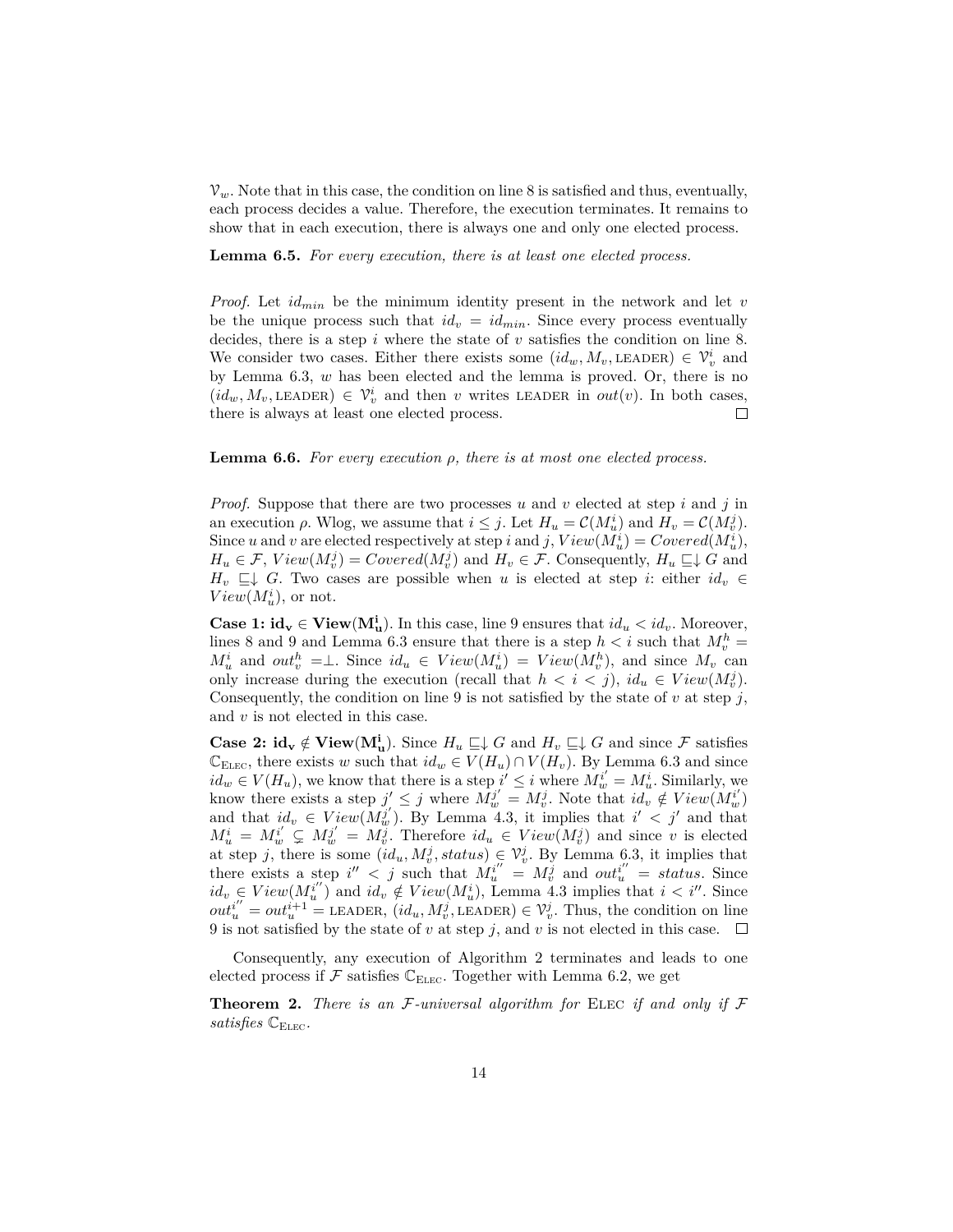*Applications.* As first example, given  $n \in \mathbb{N}$ , consider the family of graphs with *n* vertices, denoted by  $\mathcal{G}^{(n)}$ . As every strict subgraph *H* of a graph  $G \in \mathcal{G}^{(n)}$  has strictly less than *n* vertices,  $H \notin \mathcal{G}^{(n)}$  and  $\mathcal{G}^{(n)}$  trivially satisfies  $\mathbb{C}_{\text{E-LEC}}$ . It is also possible to directly design an Election algorithm by simply waiting until *Covered* is of size *n*. Another, maybe less obvious, example where Elec is possible is the family of graphs with *n* sink components, denoted by  $\mathcal{P}^{(n)}$ . This family satisfies  $\mathbb{C}_{\text{ELEC}}$  because every two subgraphs *H, H'* of a graph  $G \in \mathcal{P}^{(n)}$  have to share the *n* sink components if they also belong to  $\mathcal{P}^{(n)}$ . Thus, *H* and *H*<sup>*l*</sup> can not be disjoint.

Note that in [CSS04], the authors consider only families that are closed by  $⊑$ . Such families satisfy  $\mathbb{C}_{\text{ELEC}}$  if and only if their graphs have only one sink. In this case, we obtain for Elec a "one sink" condition similar to the one given in [CSS04].

Families defined by having a bound on the size are also closed by  $\sqsubseteq \downarrow$ . The corresponding families contains graphs with two sinks and it is therefore impossible to elect knowing a bound. An integer *k* is a *tight bound* for the size of *G* if  $|V(G)| \leq k < 2|V(G)|$ . Given  $k \in \mathbb{N}$ , the family  $\mathcal{B}^{(k)}$  of graphs with a tight bound *k* admits an Election algorithm because  $\mathcal{B}^{(k)}$  satisfies  $\mathbb{C}_{\text{E-LEC}}$ . Indeed, consider  $G, H, H' \in \mathcal{B}^{(k)}$ , *k* being a tight bound for  $H, H'$ , and  $G$  implies that  $|V(H)| + |V(H')| > |V(G)|$ . So when  $\mathbf{H} \subseteq \downarrow \mathbf{G}, \mathbf{H}' \subseteq \downarrow \mathbf{G}$ , we get  $\mathbf{H} \cap \mathbf{H}' \neq \emptyset$ . This majority argument also applies to the family of graphs where a tight bound is known for the number of sinks, so Elec is also solvable in this case.

One major consequence of Theorem 2 is that ELEC cannot be solved on  $\mathcal{G}_{id}$ , and, furthermore, there is no maximum family, *i.e.* maximum knowledge, for which ELEC is solvable. Given any graph  $G$  with subgraphs  $H_1$ ,  $H_2$  such that **H**<sub>1</sub>*,* **H**<sub>2</sub></sub> ⊆↓ **G***,* and *V*(*H*<sub>1</sub>) ∩ *V*(*H*<sub>2</sub>) = ∅, the families {**G***,* **H**<sub>1</sub>} and {**G***,* **H**<sub>2</sub>} are incomparable and Elec is solvable on both, whereas this problem has no solution on their union  $\{G, H_1, H_2\}$ .

## **7 Conclusion**

We investigated the computability of Election problem in the unknown participants model introduced in [CSS04]. Our result gives a simple condition on the partial knowledge that has to be provided to processes in order to solve this problem. This condition extends and improves the previous results known for the model of reliable unknown participants.

Before obtaining a general computability result, it is already possible to see that some other problems can be investigated with the same tools. For example, the *k*−Consensus can be solved with a similar algorithm. We do not give a proof but the condition on knowledge would be to forbid more than *k* disjoint  $\Box$  –subgraphs having the same knowledge value as the whole graph.

An interesting open problem is to consider unknown participants in anonymous networks. The conditions given in this paper would remain true. But, from [BV01], it is expected that additional conditions will be necessary to overcome specific impossibilities related to anonymous networks.